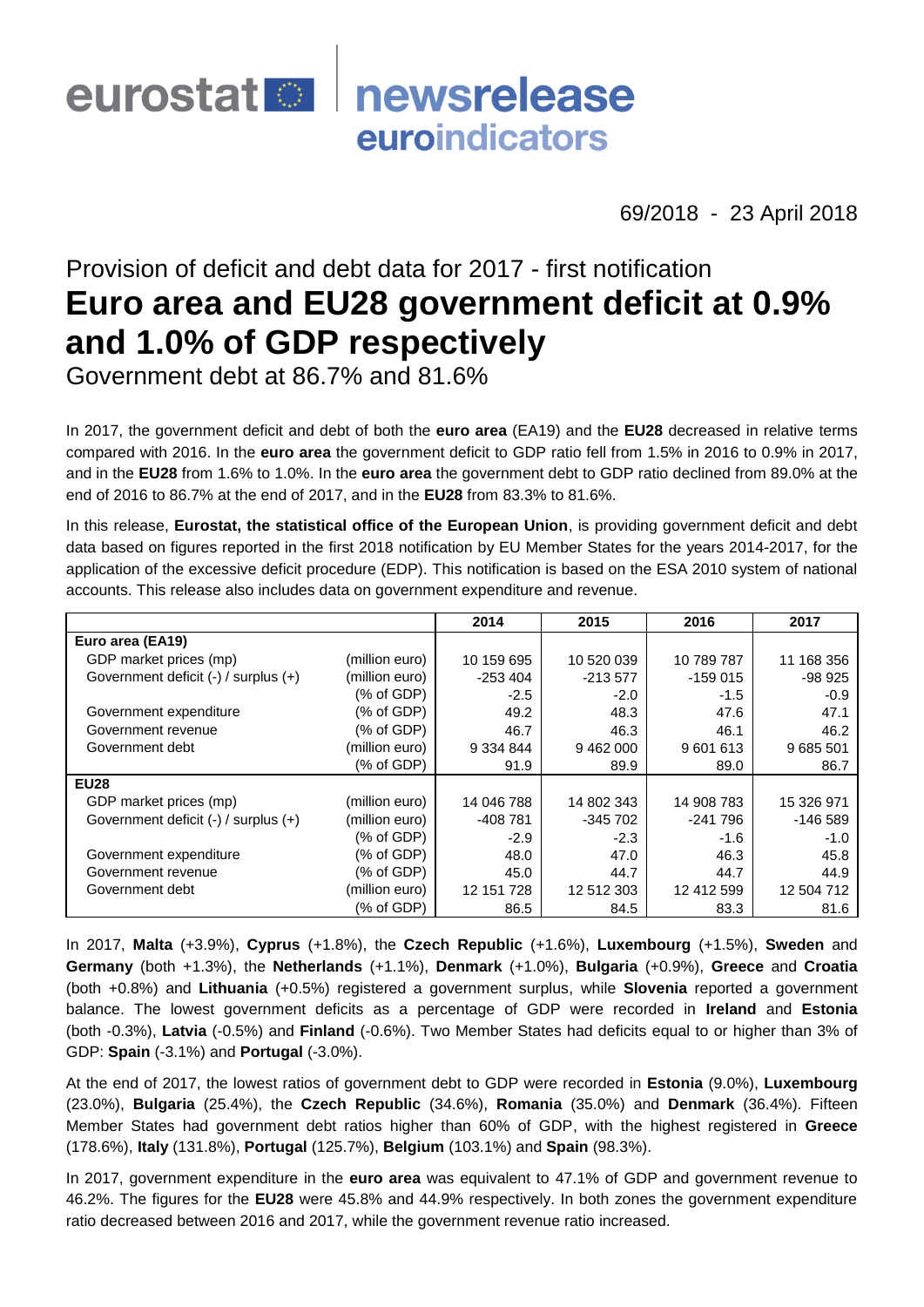#### **Reservations on reported data**

**France:** Eurostat is **expressing a reservation** on the quality of the data reported by France. Firstly, in relation to the sector classification of the Agence Française de Développement, which Eurostat considers should be classified inside the general government sector. A future reclassification will result in an increase in government debt.

Moreover, Eurostat considers that the capital injection by the State into AREVA (NewCo/Orano) for an amount of €2.5 bn (0.1% of GDP) in 2017 should be treated as a capital transfer, with an impact on the deficit.

#### **Hungary**:

Eurostat is **expressing a reservation** on the quality of the data reported by Hungary in relation to the sector classification of the foundations created by the Hungarian National Bank. Eurostat considers that these foundations, including their subsidiaries, should be classified inside general government.

Eurostat is **withdrawing the reservation** on the quality of the data reported by Hungary in relation to the sector classification of Eximbank (Hungarian Export-Import Bank Plc), due to the reclassification of Eximbank inside general government undertaken by the Hungarian statistical authorities.

**Belgium**: Eurostat is **withdrawing the reservation** on the quality of the data reported by Belgium in relation to the sector classification of hospitals, pending the results of on-going consultations on the issue at EU level.

#### **Amendment by Eurostat to reported data**

Eurostat has made no amendments to the data reported by Member States.

Issued by: **Eurostat Press Office**

**Tim ALLEN Tel: +352-4301-33 444 [eurostat-pressoffice@ec.europa.eu](mailto:eurostat-pressoffice@ec.europa.eu)**

**Media requests**: Eurostat media support Tel: +352-4301-33 408 **[eurostat-mediasupport@ec.europa.eu](mailto:eurostat-mediasupport@ec.europa.eu)**





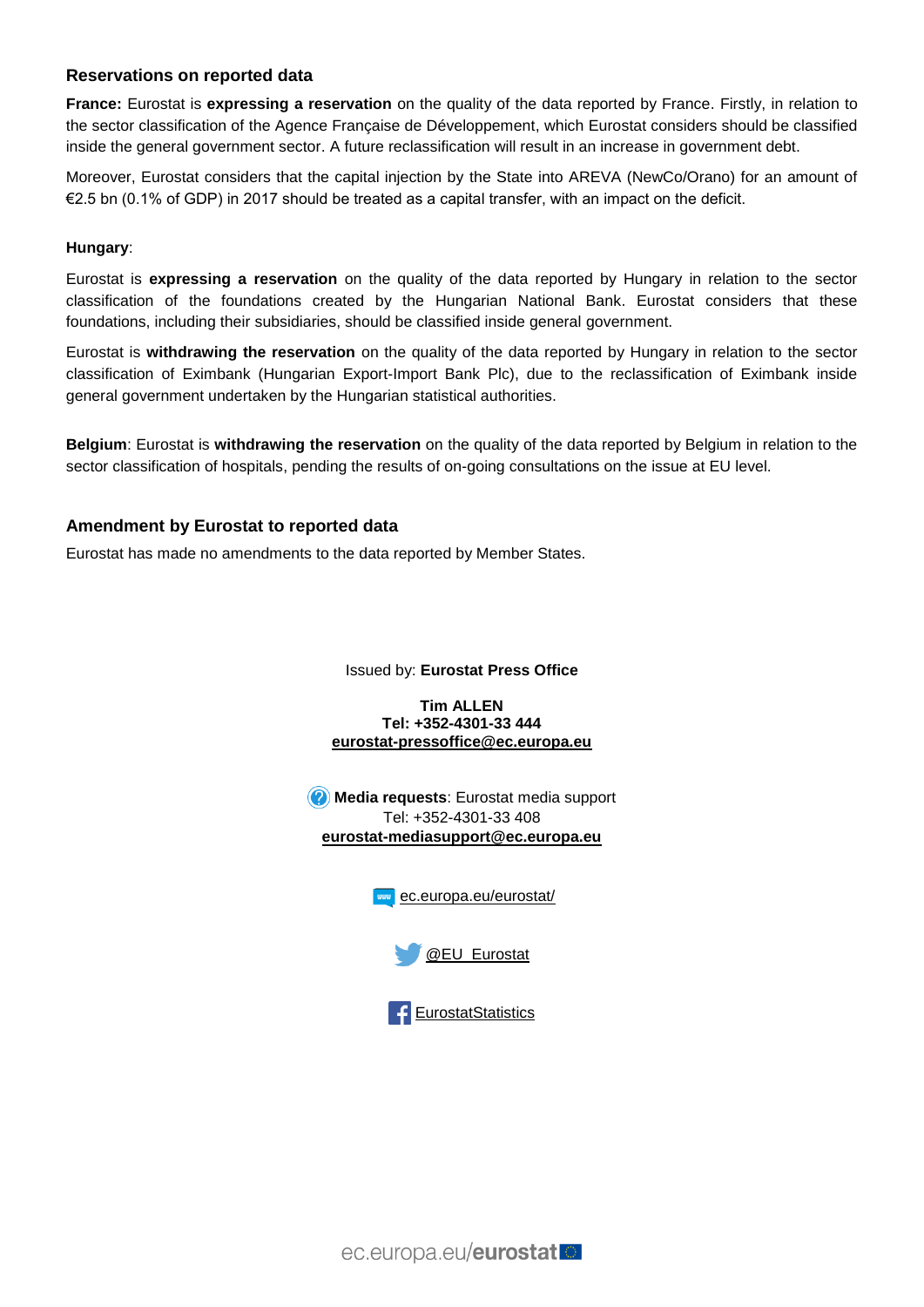#### Geographical information

**Euro area (EA19)**: Belgium, Germany, Estonia, Ireland, Greece, Spain, France, Italy, Cyprus, Latvia, Lithuania, Luxembourg, Malta, Netherlands, Austria, Portugal, Slovenia, Slovakia and Finland. In the attached table, the euro area is defined as including Lithuania for the full period, although Lithuania joined the euro area on 1 January 2015.

#### Methods and definitions

According to Article 14 (1) of Council Regulation (EC) 479/2009, Eurostat publishes the actual government deficit and debt data for the application of the Protocol on the excessive deficit procedure, within three weeks after the reporting deadlines.

The Protocol on the excessive deficit procedure annexed to the EC Treaty, defines **government deficit (surplus)** as the net borrowing (net lending) of the whole general government sector (central government, state government, local government and social security funds). It is calculated according to national accounts concepts (European System of Accounts, ESA 2010). **Government debt** (commonly known as Maastricht or EDP debt) is the consolidated gross debt of the whole general government sector outstanding at the end of the year (at nominal value).

- Table of euro area and EU28 aggregates: the data are in euro. For those countries not belonging to the euro area, the rate of conversion into euro is as follows:
	- for deficit / surplus and GDP data, the annual average exchange rate;
	- for the stock of government debt, the end of year exchange rate.
- Table of national data: the data are in national currencies. For Lithuania, data for the year prior to the adoption of the euro have been converted into euro according to the irrevocable conversion rate.

**Government expenditure** and **revenue** are reported to Eurostat under the ESA 2010 transmission programme. They cover non-financial transactions of general government, and include both current and capital transactions. For definitions, see Regulation (EU) No 549/2013 of the European [Parliament and of the Council of 21 May 2013 on the European system of](http://eur-lex.europa.eu/legal-content/EN/TXT/?qid=1405675686774&uri=CELEX:32013R0549)  [national and regional accounts in the European Union.](http://eur-lex.europa.eu/legal-content/EN/TXT/?qid=1405675686774&uri=CELEX:32013R0549)

#### **Intergovernmental lending**

For the purpose of proper consolidation of general government debt in European aggregates and to provide users with information, Eurostat is collecting and publishing data on government loans to other EU governments, including those made through the European Financial Stability Facility (EFSF). For the years 2014 to 2017 the intergovernmental lending figures relate mainly to lending to Greece, Ireland and Portugal.

#### **Valuation of debt instruments**

Eurostat is reviewing, in co-operation with Member States, the valuation of certain debt instruments, such as non-negotiable saving and treasury certificates, for EDP purposes. This may lead to a future increase in government debt in some Member States due to the inclusion of accumulated capitalised interest under these instruments.

#### **Reservations and amendments**

The term "**reservations**" is defined in article 15 (1) of Council Regulation (EC) 479/2009. The Commission (Eurostat) expresses reservations when it has doubts on the quality of the reported data.

According to Article 15 (2) of Council Regulation (EC) 479/2009, the Commission (Eurostat) may **amend** actual data reported by Member States and provide the amended data and a justification of the amendment where there is evidence that actual data reported by Member States do not comply with the quality requirements (compliance with accounting rules, completeness, reliability, timeliness and consistency of statistical data).

#### Revisions and timetable

In the previous provision of data for the excessive deficit procedure, the 2016 government deficit for the EA19 was 1.5% and for the EU28 1.7% of GDP, and the government debt was 89.2% and 83.5% of GDP respectively. See [News Release 160/2017](http://ec.europa.eu/eurostat/documents/2995521/8338481/2-23102017-AP-EN.pdf/d980082d-a002-4871-9d81-a4152e27e0c4) of 23 October 2017.

#### For more information

For further information on the methodology of statistics reported under the excessive deficit procedure, please see the Eurostat publication ["Manual on government deficit and debt –](http://ec.europa.eu/eurostat/web/products-manuals-and-guidelines/-/KS-GQ-16-001) Implementation of ESA 2010".

**Note on main revisions:** Eurostat publishes on its website a note containing specific explanations of the [largest revisions](http://ec.europa.eu/eurostat/documents/1015035/8441002/Note-on-main-revisions-APR2018.pdf/5007a8b4-5baf-4c66-8ddf-a126237a3150) in deficit and debt for 2014-2016 between the October 2017 and the April 2018 notifications, as well as in GDP.

**Background note and supplementary tables on government interventions to support financial institutions:** Eurostat publishes [supplementary tables by Member State](http://ec.europa.eu/eurostat/web/government-finance-statistics/excessive-deficit/supplemtary-tables-financial-crisis) on the impact of the government support to financial institutions on its website. Eurostat also publishes a [background note](http://ec.europa.eu/eurostat/documents/1015035/8441002/Background-note-on-gov-interventions-Apr-2018.pdf/54c5e531-688b-427b-80a1-46e471f3a54b) providing further information on the supplementary tables, including summary tables for the EU and the euro area. Table 2 of the background note shows government deficit/surplus data for 2015, 2016 and 2017 excluding the impacts of government interventions to support financial institutions. It should be noted that this adjusted measure of government deficit/surplus is only intended to be an improvement in the presentation of data for users.

**Stock of liabilities of trade credits and advances:** Eurostat publishes on its website, as complementary information on government liabilities, [data on trade credits and advances,](http://ec.europa.eu/eurostat/documents/1015035/8441002/Note-on-AF.81L-APR2018.pdf/96bfda03-9161-4326-89f9-b8165604de6d) as reported by Member States for the years 2014 to 2017. It should be noted that, according to Council Regulation (EC) 479/2009, the liabilities in trade credits and advances of government units are not part of EDP debt.

**Stock-flow adjustment**: Eurostat also publishes a note on the **Stock-flow adjustment** which presents the contribution of deficit/surplus as well as other relevant factors to the variation in the debt level.

Eurostat will also be releasing information on the underlying government sector accounts on the [government finance and EDP](http://ec.europa.eu/eurostat/web/government-finance-statistics)  [statistics section](http://ec.europa.eu/eurostat/web/government-finance-statistics) on its website.

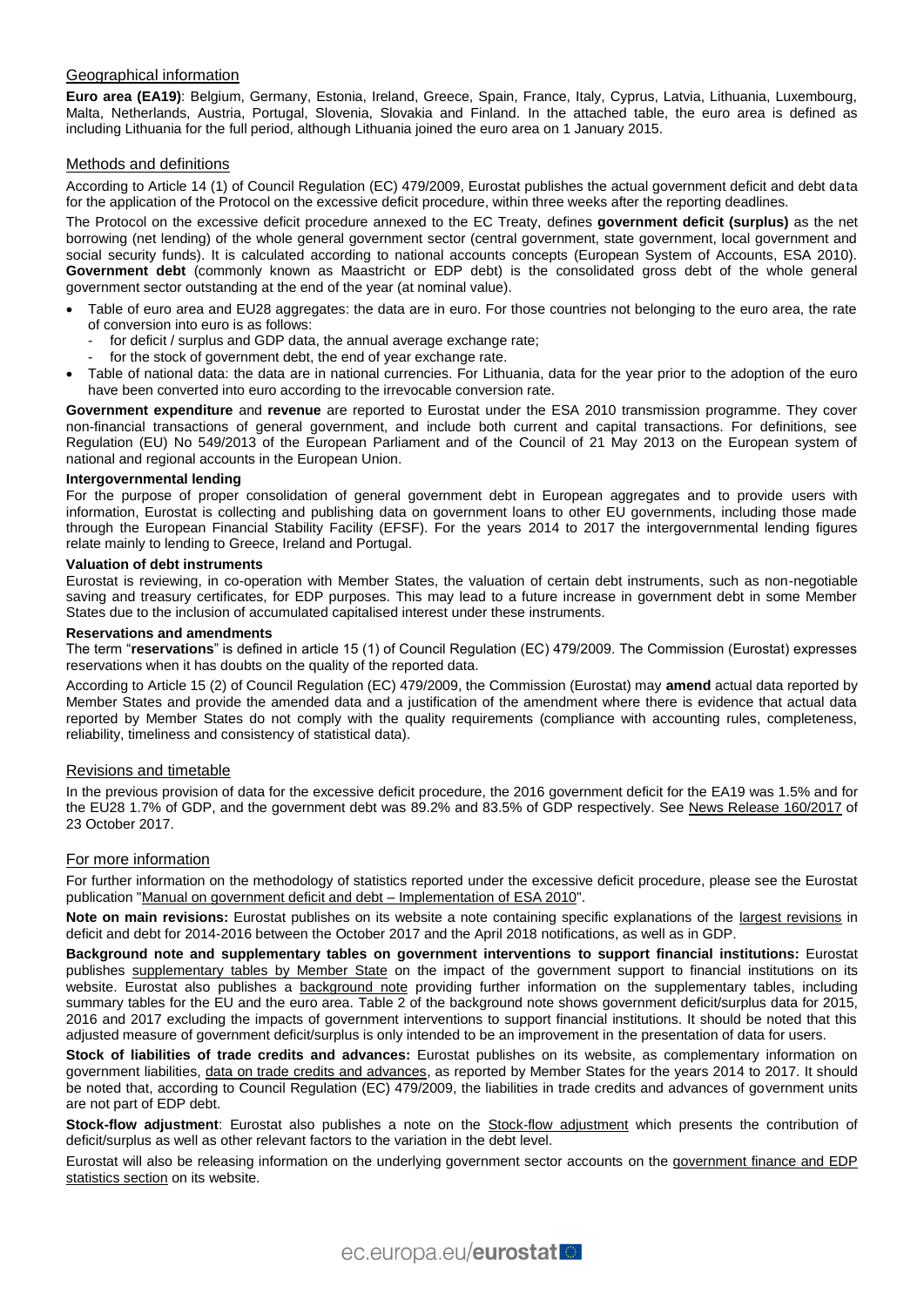|                                      |                | 2014      | 2015      | 2016      | 2017      |
|--------------------------------------|----------------|-----------|-----------|-----------|-----------|
| <b>Belgium</b>                       |                |           |           |           |           |
| GDP mp                               | (million euro) | 400 288   | 410 435   | 423 048   | 438 485   |
| Government deficit (-) / surplus (+) | (million euro) | $-12324$  | $-10180$  | $-10493$  | $-4523$   |
|                                      | (% of GDP)     | $-3.1$    | $-2.5$    | $-2.5$    | $-1.0$    |
| Government expenditure               | (% of GDP)     | 55.2      | 53.8      | 53.2      | 52.2      |
| Government revenue                   | (% of GDP)     | 52.1      | 51.3      | 50.8      | 51.2      |
| Government debt                      | (million euro) | 428 122   | 435 312   | 448 161   | 452 170   |
|                                      | (% of GDP)     | 107.0     | 106.1     | 105.9     | 103.1     |
|                                      | (million euro) | 8956      | 8 5 4 7   | 8546      | 8546      |
| memo: intergovernmental lending      | (% of GDP)     | 2.2       | 2.1       | 2.0       | 1.9       |
| <b>Bulgaria</b>                      |                |           |           |           |           |
| GDP mp                               | (million BGN)  | 83 634    | 88 571    | 94 130    | 98 631    |
| Government deficit (-) / surplus (+) | (million BGN)  | $-4561$   | $-1420$   | 209       | 920       |
|                                      | (% of GDP)     | $-5.5$    | $-1.6$    | 0.2       | 0.9       |
| Government expenditure               | (% of GDP)     | 42.1      | 40.7      | 35.0      | 35.2      |
| Government revenue                   | (% of GDP)     | 36.6      | 39.1      | 35.2      | 36.1      |
| Government debt                      | (million BGN)  | 22 5 54   | 23 023    | 27 321    | 25 064    |
|                                      | (% of GDP)     | 27.0      | 26.0      | 29.0      | 25.4      |
|                                      | (million BGN)  | 0         | 0         | 0         | 0         |
| memo: intergovernmental lending      | (% of GDP)     | 0.0       | 0.0       | 0.0       | 0.0       |
| <b>Czech Republic</b>                |                |           |           |           |           |
| GDP mp                               | (million CZK)  | 4 313 789 | 4 595 783 | 4773240   | 5 055 029 |
| Government deficit (-) / surplus (+) | (million CZK)  | $-90561$  | $-27929$  | 34 642    | 80 621    |
|                                      | (% of GDP)     | $-2.1$    | $-0.6$    | 0.7       | 1.6       |
| Government expenditure               | (% of GDP)     | 42.4      | 41.7      | 39.4      | 38.8      |
| Government revenue                   | (% of GDP)     | 40.3      | 41.1      | 40.2      | 40.4      |
| Government debt                      | (million CZK)  | 1819098   | 1836255   | 1754883   | 1749 141  |
|                                      | (% of GDP)     | 42.2      | 40.0      | 36.8      | 34.6      |
|                                      | (million CZK)  | 0         | 0         | 0         | 0         |
| memo: intergovernmental lending      | (% of GDP)     | 0.0       | 0.0       | 0.0       | 0.0       |
| <b>Denmark</b>                       |                |           |           |           |           |
| GDP mp                               | (million DKK)  | 1981 165  | 2 027 108 | 2 065 962 | 2 145 095 |
| Government deficit (-) / surplus (+) | (million DKK)  | 22 673    | $-29819$  | $-8445$   | 21 460    |
|                                      | (% of GDP)     | 1.1       | $-1.5$    | $-0.4$    | 1.0       |
| Government expenditure               | (% of GDP)     | 55.2      | 54.8      | 53.6      | 51.9      |
| Government revenue                   | (% of GDP)     | 56.4      | 53.3      | 53.2      | 52.9      |
| Government debt                      | (million DKK)  | 877 067   | 809 346   | 782 346   | 780 934   |
|                                      | (% of GDP)     | 44.3      | 39.9      | 37.9      | 36.4      |
|                                      | (million DKK)  | 2977      | 2 9 8 5   | 2974      | 0         |
| memo: intergovernmental lending      | (% of GDP)     | 0.2       | 0.1       | 0.1       | 0.0       |
| Germany                              |                |           |           |           |           |
| GDP mp                               | (million euro) | 2 932 470 | 3 043 650 | 3 144 050 | 3 263 350 |
| Government deficit (-) / surplus (+) | (million euro) | 15 507    | 25 4 32   | 31 864    | 41 215    |
|                                      | (% of GDP)     | 0.5       | 0.8       | 1.0       | 1.3       |
| Government expenditure               | (% of GDP)     | 44.1      | 43.7      | 44.0      | 43.9      |
| Government revenue                   | (% of GDP)     | 44.6      | 44.5      | 45.0      | 45.2      |
| Government debt                      | (million euro) | 2 192 004 | 2 161 775 | 2 145 473 | 2 092 643 |
|                                      | (% of GDP)     | 74.7      | 71.0      | 68.2      | 64.1      |
|                                      | (million euro) | 69 804    | 66 764    | 66 751    | 66737     |
| memo: intergovernmental lending      | (% of GDP)     | 2.4       | 2.2       | 2.1       | 2.0       |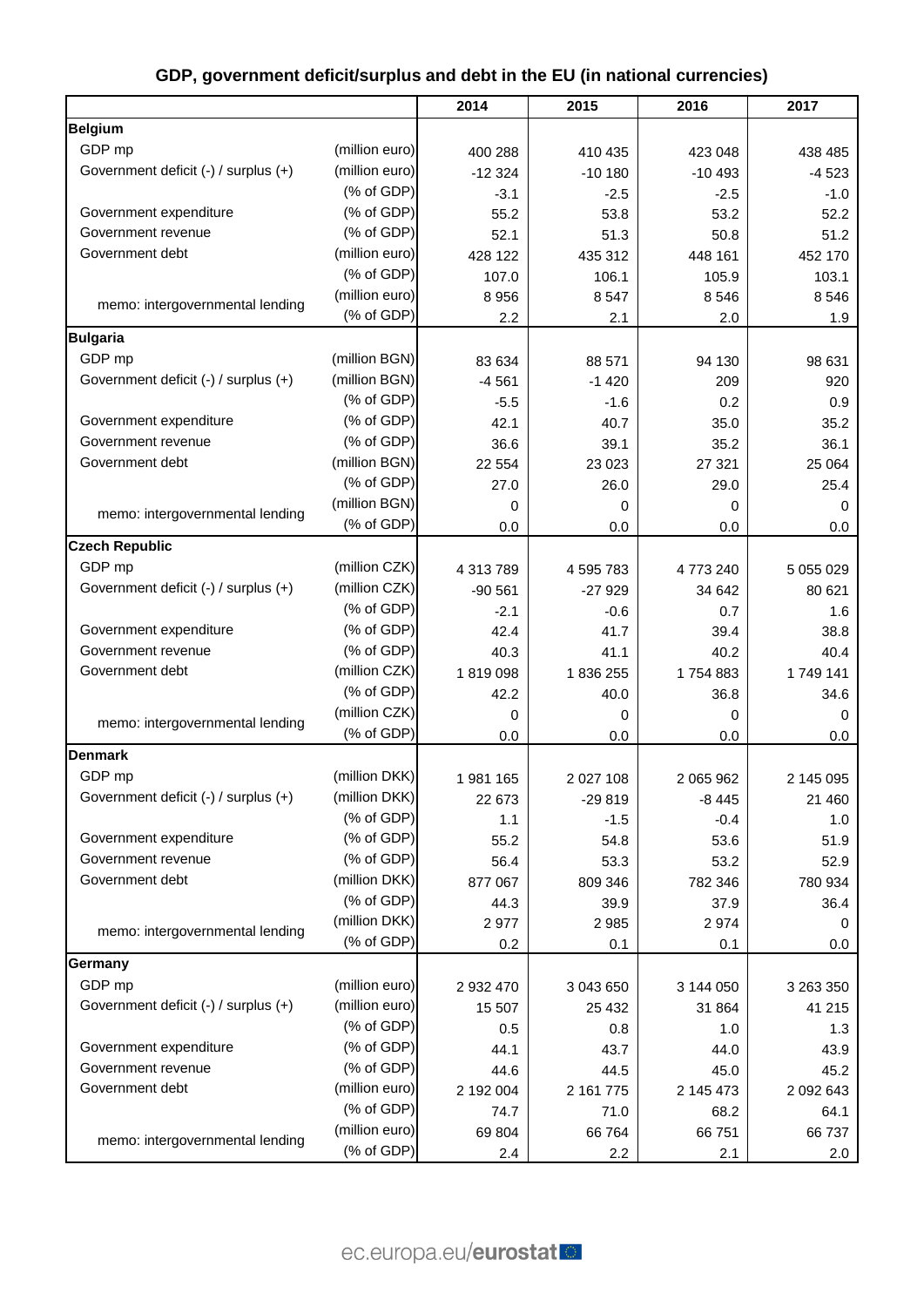|                                      |                | 2014      | 2015      | 2016          | 2017          |
|--------------------------------------|----------------|-----------|-----------|---------------|---------------|
| <b>Estonia</b>                       |                |           |           |               |               |
| GDP mp                               | (million euro) | 19766     | 20 348    | 21 098        | 23 002        |
| Government deficit (-) / surplus (+) | (million euro) | 134       | 14        | $-61$         | $-66$         |
|                                      | (% of GDP)     | 0.7       | 0.1       | $-0.3$        | $-0.3$        |
| Government expenditure               | (% of GDP)     | 38.4      | 40.2      | 40.6          | 40.2          |
| Government revenue                   | (% of GDP)     | 39.1      | 40.3      | 40.3          | 39.9          |
| Government debt                      | (million euro) | 2 1 0 8   | 2 0 3 5   | 1987          | 2 0 6 6       |
|                                      | (% of GDP)     | 10.7      | 10.0      | 9.4           | 9.0           |
|                                      | (million euro) | 485       | 455       | 455           | 455           |
| memo: intergovernmental lending      | (% of GDP)     | 2.5       | 2.2       | 2.2           | 2.0           |
| Ireland                              |                |           |           |               |               |
| GDP mp                               | (million euro) | 194 537   | 262 037   | 275 567       | 296 152       |
| Government deficit (-) / surplus (+) | (million euro) | $-7062$   | $-4952$   | $-1422$       | $-1014$       |
|                                      | (% of GDP)     | $-3.6$    | $-1.9$    | $-0.5$        | $-0.3$        |
| Government expenditure               | (% of GDP)     | 37.6      | 28.9      | 27.1          | 26.1          |
| Government revenue                   | (% of GDP)     | 33.9      | 27.0      | 26.6          | 25.7          |
| Government debt                      | (million euro) | 203 355   | 201 631   | 200 693       | 201 294       |
|                                      | (% of GDP)     | 104.5     | 76.9      | 72.8          | 68.0          |
|                                      | (million euro) | 347       | 347       | 347           | 347           |
| memo: intergovernmental lending      | (% of GDP)     | 0.2       | 0.1       | 0.1           | 0.1           |
| Greece                               |                |           |           |               |               |
| GDP mp                               | (million euro) | 178 656   | 176 312   | 174 199       | 177 735       |
| Government deficit (-) / surplus (+) | (million euro) | $-6460$   | $-9990$   | 1 0 9 4       | 1454          |
|                                      | (% of GDP)     | $-3.6$    | $-5.7$    | 0.6           | 0.8           |
| Government expenditure               | (% of GDP)     | 50.2      | 53.8      | 49.5          | 48.0          |
| Government revenue                   | (% of GDP)     | 46.6      | 48.2      | 50.2          | 48.8          |
| Government debt                      | (million euro) | 319 629   | 311 724   | 315 009       | 317 407       |
|                                      | (% of GDP)     | 178.9     | 176.8     | 180.8         | 178.6         |
|                                      | (million euro) | 0         | 0         | 0             | 0             |
| memo: intergovernmental lending      | (% of GDP)     | 0.0       | 0.0       | 0.0           | 0.0           |
| Spain                                |                |           |           |               |               |
| GDP mp                               | (million euro) | 1 037 820 | 1 079 998 | 1 118 522     | 1 163 662     |
| Government deficit (-) / surplus (+) | (million euro) | $-61942$  | $-57004$  | $-50401$      | $-36233$      |
|                                      | (% of GDP)     | $-6.0$    | $-5.3$    | $-4.5$        | $-3.1$        |
| Government expenditure               | (% of GDP)     | 44.8      | 43.8      | 42.2          | 41.0          |
| Government revenue                   | (% of GDP)     | 38.9      | 38.5      | 37.7          | 37.9          |
| Government debt                      | (million euro) | 1 041 624 | 1 073 934 | 1 107 220     | 1 144 298     |
|                                      | (% of GDP)     | 100.4     | 99.4      | 99.0          | 98.3          |
|                                      | (million euro) | 30 575    | 29 181    | 29 181        | 29 181        |
| memo: intergovernmental lending      | (% of GDP)     | 2.9       | 2.7       | 2.6           | 2.5           |
| <b>France</b>                        |                |           |           |               |               |
| GDP mp                               | (million euro) | 2 149 765 | 2 198 432 | 2 2 2 8 5 6 8 | 2 2 8 7 4 0 2 |
| Government deficit (-) / surplus (+) | (million euro) | $-83941$  | -79 697   | -75 939       | $-59341$      |
|                                      | (% of GDP)     | $-3.9$    | $-3.6$    | $-3.4$        | $-2.6$        |
| Government expenditure               | (% of GDP)     | 57.2      | 56.8      | 56.6          | 56.5          |
| Government revenue                   | (% of GDP)     | 53.3      | 53.2      | 53.2          | 53.9          |
| Government debt                      | (million euro) | 2 039 852 | 2 101 251 | 2 152 523     | 2 218 436     |
|                                      | (% of GDP)     | 94.9      | 95.6      | 96.6          | 97.0          |
|                                      | (million euro) | 52 362    | 49 976    | 49 976        | 49 976        |
| memo: intergovernmental lending      | (% of GDP)     | 2.4       | 2.3       | 2.2           | 2.2           |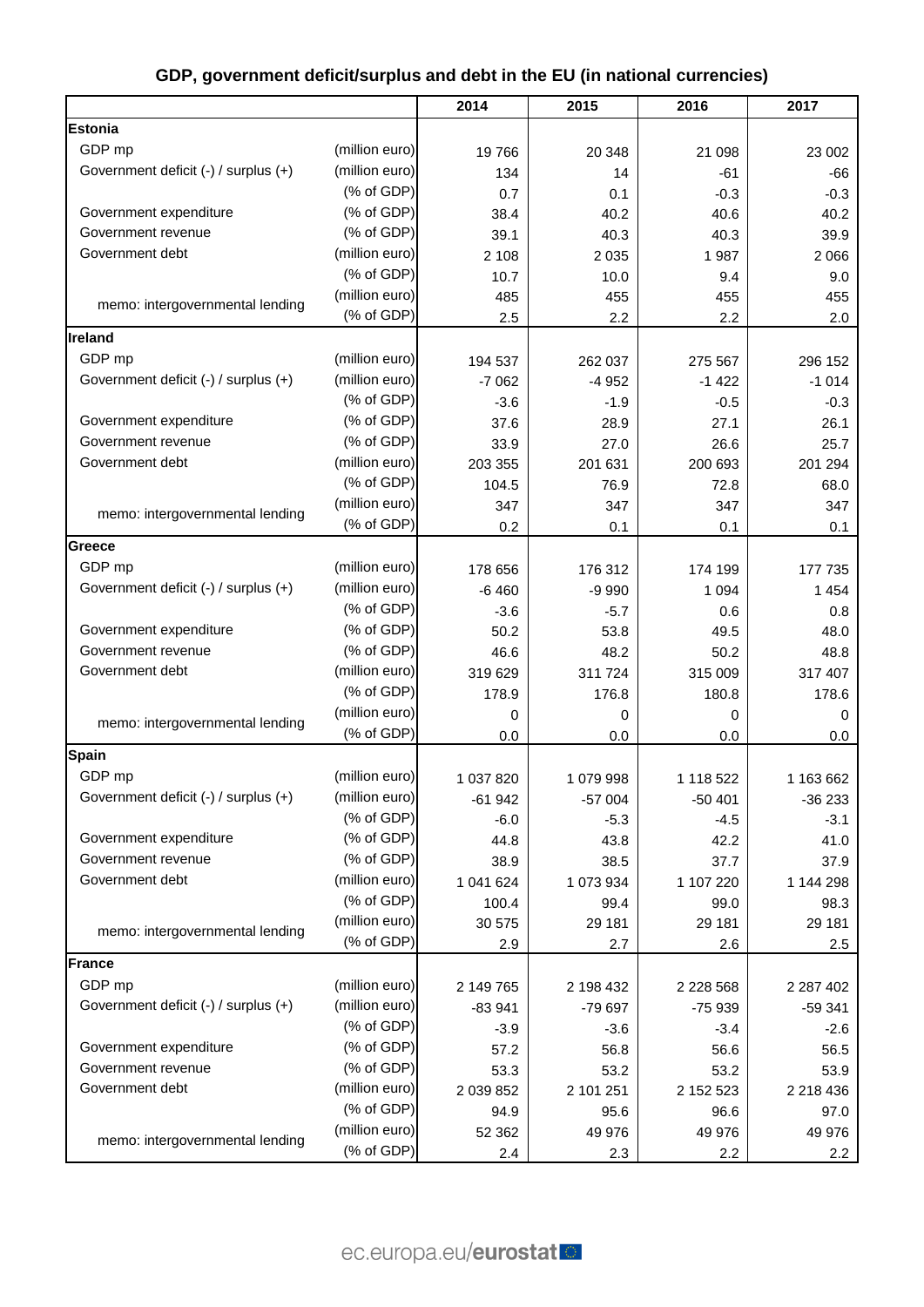|                                      |                | 2014      | 2015      | 2016      | 2017      |
|--------------------------------------|----------------|-----------|-----------|-----------|-----------|
| <b>Croatia</b>                       |                |           |           |           |           |
| GDP mp                               | (million HRK)  | 331 266   | 338 975   | 349 410   | 363 310   |
| Government deficit (-) / surplus (+) | (million HRK)  | $-17033$  | $-11687$  | $-3275$   | 2754      |
|                                      | (% of GDP)     | $-5.1$    | $-3.4$    | $-0.9$    | 0.8       |
| Government expenditure               | (% of GDP)     | 48.1      | 48.4      | 47.2      | 45.3      |
| Government revenue                   | (% of GDP)     | 43.0      | 44.9      | 46.3      | 46.0      |
| Government debt                      | (million HRK)  | 278 366   | 284 203   | 281 738   | 283 313   |
|                                      | (% of GDP)     | 84.0      | 83.8      | 80.6      | 78.0      |
|                                      | (million HRK)  | 0         | 0         | 0         | 0         |
| memo: intergovernmental lending      | (% of GDP)     | 0.0       | 0.0       | 0.0       | 0.0       |
| <b>Italy</b>                         |                |           |           |           |           |
| GDP mp                               | (million euro) | 1 621 827 | 1 652 622 | 1 680 948 | 1716935   |
| Government deficit (-) / surplus (+) | (million euro) | $-48426$  | $-42567$  | $-41638$  | $-39691$  |
|                                      | (% of GDP)     | $-3.0$    | $-2.6$    | $-2.5$    | $-2.3$    |
| Government expenditure               | (% of GDP)     | 50.9      | 50.3      | 49.3      | 48.9      |
| Government revenue                   | (% of GDP)     | 47.9      | 47.7      | 46.9      | 46.6      |
| Government debt                      | (million euro) | 2 137 320 | 2 173 387 | 2 219 546 | 2 263 056 |
|                                      | (% of GDP)     | 131.8     | 131.5     | 132.0     | 131.8     |
|                                      | (million euro) | 45 998    | 43 901    | 43 901    | 43 901    |
| memo: intergovernmental lending      | (% of GDP)     | 2.8       | 2.7       | 2.6       | 2.6       |
| <b>Cyprus</b>                        |                |           |           |           |           |
| GDP mp                               | (million euro) | 17 606    | 17 742    | 18 219    | 19 214    |
| Government deficit (-) / surplus (+) | (million euro) | $-1577$   | $-236$    | 59        | 344       |
|                                      | (% of GDP)     | $-9.0$    | $-1.3$    | 0.3       | 1.8       |
| Government expenditure               | (% of GDP)     | 48.8      | 40.7      | 38.6      | 38.2      |
| Government revenue                   | (% of GDP)     | 39.8      | 39.3      | 38.9      | 40.0      |
| Government debt                      | (million euro) | 18 9 22   | 19 072    | 19418     | 18725     |
|                                      | (% of GDP)     | 107.5     | 107.5     | 106.6     | 97.5      |
|                                      | (million euro) | 362       | 339       | 339       | 339       |
| memo: intergovernmental lending      | (% of GDP)     | 2.1       | 1.9       | 1.9       | 1.8       |
| Latvia                               |                |           |           |           |           |
| GDP mp                               | (million euro) | 23 618    | 24 3 20   | 24 9 26   | 26 857    |
| Government deficit (-) / surplus (+) | (million euro) | $-352$    | $-331$    | 16        | $-131$    |
|                                      | (% of GDP)     | $-1.5$    | $-1.4$    | 0.1       | $-0.5$    |
| Government expenditure               | (% of GDP)     | 38.1      | 38.2      | 37.1      | 38.0      |
| Government revenue                   | (% of GDP)     | 36.6      | 36.9      | 37.2      | 37.5      |
| Government debt                      | (million euro) | 9669      | 8 9 5 3   | 10 092    | 10782     |
|                                      | (% of GDP)     | 40.9      | 36.8      | 40.5      | 40.1      |
|                                      | (million euro) | 0         | 0         | 0         | 0         |
| memo: intergovernmental lending      | (% of GDP)     | 0.0       | 0.0       | 0.0       | 0.0       |
| Lithuania                            |                |           |           |           |           |
| GDP mp                               | (million euro) | 36 568    | 37 427    | 38 668    | 41 857    |
| Government deficit (-) / surplus (+) | (million euro) | $-226$    | $-92$     | 103       | 221       |
|                                      | (% of GDP)     | $-0.6$    | $-0.2$    | 0.3       | 0.5       |
| Government expenditure               | (% of GDP)     | 34.6      | 34.9      | 34.2      | 33.3      |
| Government revenue                   | (% of GDP)     | 34.0      | 34.6      | 34.5      | 33.8      |
| Government debt                      | (million euro) | 14 8 25   | 15 940    | 15 5 14   | 16 632    |
|                                      | (% of GDP)     | 40.5      | 42.6      | 40.1      | 39.7      |
| memo: intergovernmental lending      | (million euro) | 0         | 0         | 0         | 0         |
|                                      | (% of GDP)     | 0.0       | 0.0       | 0.0       | $0.0\,$   |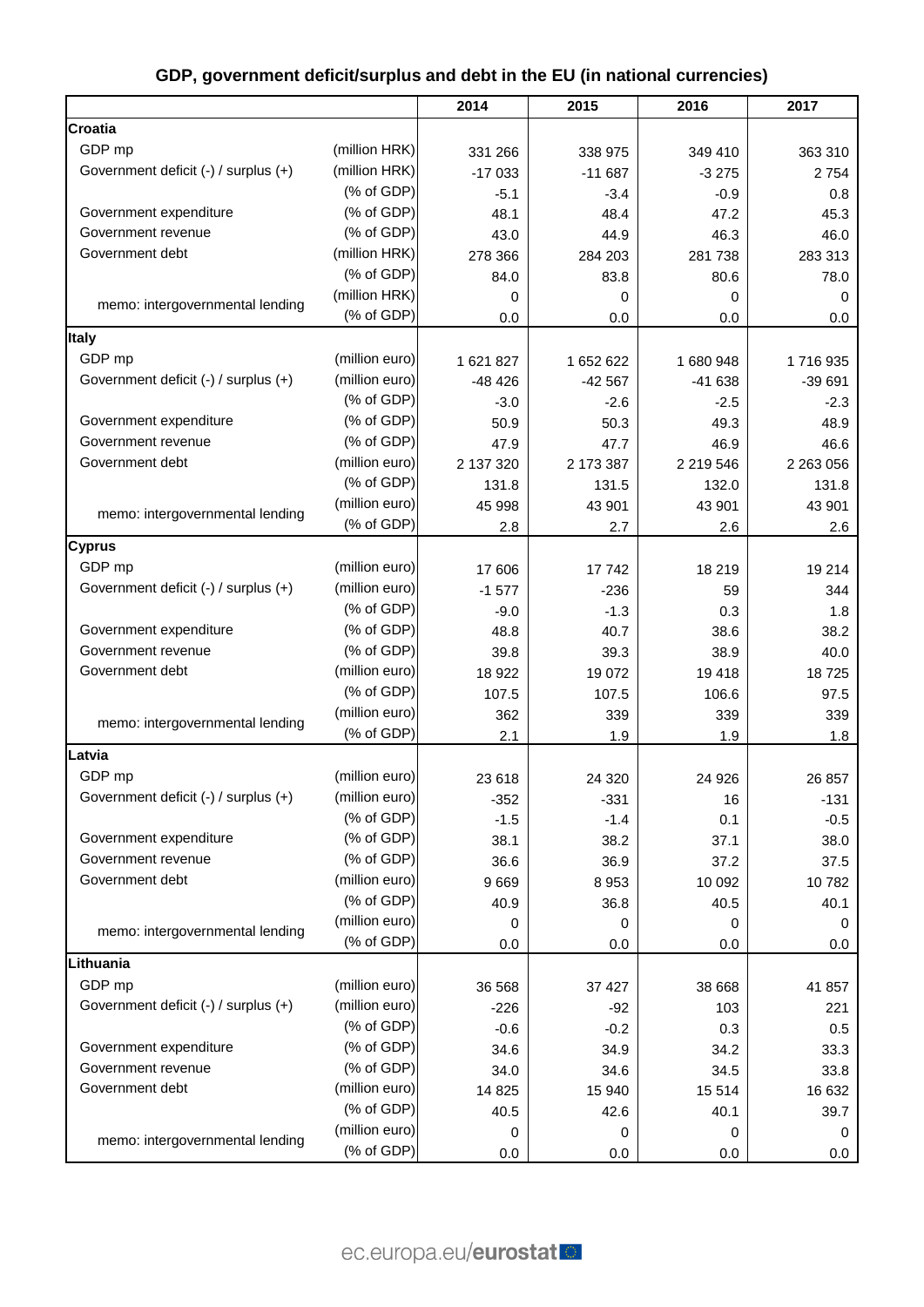|                                      |                | 2014       | 2015       | 2016       | 2017       |
|--------------------------------------|----------------|------------|------------|------------|------------|
| Luxembourg                           |                |            |            |            |            |
| GDP mp                               | (million euro) | 49 993     | 52 102     | 53 005     | 55 378     |
| Government deficit (-) / surplus (+) | (million euro) | 663        | 710        | 856        | 839        |
|                                      | (% of GDP)     | 1.3        | 1.4        | 1.6        | 1.5        |
| Government expenditure               | (% of GDP)     | 41.8       | 41.5       | 42.1       | 42.9       |
| Government revenue                   | (% of GDP)     | 43.1       | 42.9       | 43.7       | 44.4       |
| Government debt                      | (million euro) | 11 330     | 11 446     | 11 0 24    | 12709      |
|                                      | (% of GDP)     | 22.7       | 22.0       | 20.8       | 23.0       |
| memo: intergovernmental lending      | (million euro) | 643        | 614        | 614        | 614        |
|                                      | (% of GDP)     | 1.3        | 1.2        | 1.2        | 1.1        |
| <b>Hungary</b>                       |                |            |            |            |            |
| GDP mp                               | (million HUF)  | 32 591 713 | 34 324 110 | 35 420 320 | 38 183 290 |
| Government deficit (-) / surplus (+) | (million HUF)  | $-846970$  | $-654$ 195 | -589 439   | -746 319   |
|                                      | (% of GDP)     | $-2.6$     | $-1.9$     | $-1.7$     | $-2.0$     |
| Government expenditure               | (% of GDP)     | 49.4       | 50.1       | 46.5       | 46.5       |
| Government revenue                   | (% of GDP)     | 46.8       | 48.2       | 44.9       | 44.5       |
| Government debt                      | (million HUF)  | 24 975 014 | 26 336 529 | 26 912 198 | 28 095 665 |
|                                      | (% of GDP)     | 76.6       | 76.7       | 76.0       | 73.6       |
| memo: intergovernmental lending      | (million HUF)  | 0          | 0          | 0          | 0          |
|                                      | (% of GDP)     | 0.0        | 0.0        | 0.0        | 0.0        |
| <b>Malta</b>                         |                |            |            |            |            |
| GDP mp                               | (million euro) | 8 4 5 4    | 9517       | 10 192     | 11 109     |
| Government deficit (-) / surplus (+) | (million euro) | $-149$     | $-104$     | 101        | 437        |
|                                      | (% of GDP)     | $-1.8$     | $-1.1$     | 1.0        | 3.9        |
| Government expenditure               | (% of GDP)     | 41.3       | 40.1       | 37.1       | 36.5       |
| Government revenue                   | (% of GDP)     | 39.6       | 39.0       | 38.1       | 40.5       |
| Government debt                      | (million euro) | 5 3 9 0    | 5 5 8 6    | 5728       | 5 6 4 3    |
|                                      | (% of GDP)     | 63.8       | 58.7       | 56.2       | 50.8       |
| memo: intergovernmental lending      | (million euro) | 232        | 222        | 222        | 222        |
|                                      | (% of GDP)     | 2.7        | 2.3        | 2.2        | 2.0        |
| <b>Netherlands</b>                   |                |            |            |            |            |
| GDP mp                               | (million euro) | 663 008    | 683 457    | 702 641    | 733 168    |
| Government deficit (-) / surplus (+) | (million euro) | $-15028$   | $-14019$   | 2573       | 8014       |
|                                      | (% of GDP)     | $-2.3$     | $-2.1$     | 0.4        | 1.1        |
| Government expenditure               | (% of GDP)     | 46.2       | 44.9       | 43.4       | 42.6       |
| Government revenue                   | (% of GDP)     | 43.9       | 42.8       | 43.8       | 43.7       |
| Government debt                      | (million euro) | 450 615    | 441 401    | 434 205    | 416 067    |
|                                      | (% of GDP)     | 68.0       | 64.6       | 61.8       | 56.7       |
| memo: intergovernmental lending      | (million euro) | 14 684     | 14 015     | 14 015     | 14 015     |
|                                      | (% of GDP)     | 2.2        | 2.1        | 2.0        | 1.9        |
| <b>Austria</b>                       |                |            |            |            |            |
| GDP mp                               | (million euro) | 333 063    | 344 493    | 353 297    | 369 218    |
| Government deficit (-) / surplus (+) | (million euro) | $-9092$    | $-3602$    | $-5622$    | $-2589$    |
|                                      | (% of GDP)     | $-2.7$     | $-1.0$     | $-1.6$     | $-0.7$     |
| Government expenditure               | (% of GDP)     | 52.3       | 51.0       | 50.6       | 49.1       |
| Government revenue                   | (% of GDP)     | 49.6       | 49.9       | 49.0       | 48.4       |
| Government debt                      | (million euro) | 279 862    | 291 393    | 295 200    | 289 490    |
|                                      | (% of GDP)     | 84.0       | 84.6       | 83.6       | 78.4       |
| memo: intergovernmental lending      | (million euro) | 7 1 4 9    | 8 0 5 3    | 8 0 5 3    | 8 0 5 3    |
|                                      | (% of GDP)     | 2.1        | 2.3        | 2.3        | 2.2        |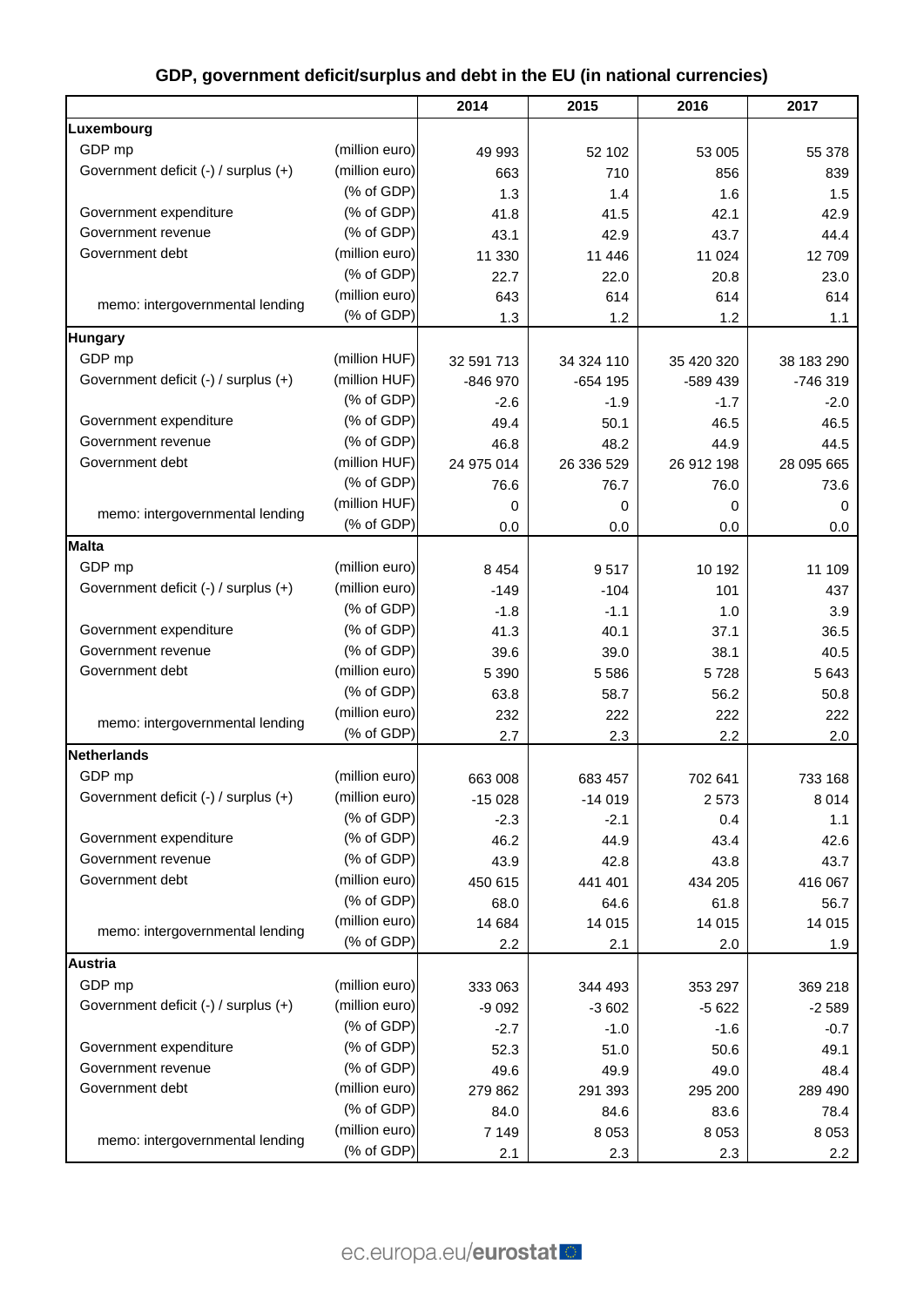|                                      |                | 2014        | 2015     | 2016      | 2017        |
|--------------------------------------|----------------|-------------|----------|-----------|-------------|
| Poland                               |                |             |          |           |             |
| GDP mp                               | (million PLN)  | 1719769     | 1799392  | 1858468   | 1982080     |
| Government deficit (-) / surplus (+) | (million PLN)  | $-62338$    | $-47632$ | $-43642$  | $-32953$    |
|                                      | (% of GDP)     | $-3.6$      | $-2.6$   | $-2.3$    | $-1.7$      |
| Government expenditure               | (% of GDP)     | 42.3        | 41.6     | 41.1      | 41.2        |
| Government revenue                   | (% of GDP)     | 38.6        | 38.9     | 38.8      | 39.6        |
| Government debt                      | (million PLN)  | 864 240     | 919 889  | 1 006 585 | 1 003 399   |
|                                      | (% of GDP)     | 50.3        | 51.1     | 54.2      | 50.6        |
|                                      | (million PLN)  | $\mathbf 0$ | 0        | 0         | $\mathbf 0$ |
| memo: intergovernmental lending      | (% of GDP)     | 0.0         | 0.0      | 0.0       | 0.0         |
| Portugal                             |                |             |          |           |             |
| GDP mp                               | (million euro) | 173 079     | 179 809  | 185 494   | 193 049     |
| Government deficit (-) / surplus (+) | (million euro) | $-12402$    | $-7918$  | $-3665$   | $-5709$     |
|                                      | (% of GDP)     | $-7.2$      | $-4.4$   | $-2.0$    | $-3.0$      |
| Government expenditure               | (% of GDP)     | 51.8        | 48.2     | 44.9      | 45.9        |
| Government revenue                   | (% of GDP)     | 44.6        | 43.8     | 43.0      | 42.9        |
| Government debt                      | (million euro) | 226 041     | 231 513  | 240 883   | 242 620     |
|                                      | (% of GDP)     | 130.6       | 128.8    | 129.9     | 125.7       |
|                                      | (million euro) | 1 1 1 9     | 1 1 1 9  | 1 1 1 9   | 1 1 1 9     |
| memo: intergovernmental lending      | (% of GDP)     | 0.6         | 0.6      | 0.6       | 0.6         |
| Romania                              |                |             |          |           |             |
| GDP mp                               | (million RON)  | 668 144     | 712 659  | 762 342   | 858 333     |
| Government deficit (-) / surplus (+) | (million RON)  | $-8942$     | $-5653$  | $-22678$  | $-25018$    |
|                                      | (% of GDP)     | $-1.3$      | $-0.8$   | $-3.0$    | $-2.9$      |
| Government expenditure               | (% of GDP)     | 35.0        | 35.8     | 34.6      | 33.4        |
| Government revenue                   | (% of GDP)     | 33.6        | 35.0     | 31.6      | 30.5        |
| Government debt                      | (million RON)  | 261 401     | 268 595  | 284 958   | 300 777     |
|                                      | (% of GDP)     | 39.1        | 37.7     | 37.4      | 35.0        |
|                                      | (million RON)  | 0           | 0        | 0         | 0           |
| memo: intergovernmental lending      | (% of GDP)     | 0.0         | 0.0      | 0.0       | 0.0         |
| Slovenia                             |                |             |          |           |             |
| GDP mp                               | (million euro) | 37 615      | 38 837   | 40 418    | 43 278      |
| Government deficit (-) / surplus (+) | (million euro) | $-2075$     | $-1109$  | $-781$    | 13          |
|                                      | (% of GDP)     | $-5.5$      | $-2.9$   | $-1.9$    | 0.0         |
| Government expenditure               | (% of GDP)     | 49.9        | 47.7     | 45.3      | 43.1        |
| Government revenue                   | (% of GDP)     | 44.3        | 44.9     | 43.3      | 43.1        |
| Government debt                      | (million euro) | 30 220      | 32 087   | 31 753    | 31 860      |
|                                      | (% of GDP)     | 80.3        | 82.6     | 78.6      | 73.6        |
|                                      | (million euro) | 1 2 1 0     | 1 1 5 5  | 1 1 5 5   | 1 1 5 5     |
| memo: intergovernmental lending      | (% of GDP)     | 3.2         | 3.0      | 2.9       | 2.7         |
| Slovakia                             |                |             |          |           |             |
| GDP mp                               | (million euro) | 76 088      | 78 896   | 81 154    | 84 985      |
| Government deficit (-) / surplus (+) | (million euro) | $-2056$     | $-2151$  | $-1791$   | $-884$      |
|                                      | (% of GDP)     | $-2.7$      | $-2.7$   | $-2.2$    | $-1.0$      |
| Government expenditure               | (% of GDP)     | 42.0        | 45.2     | 41.5      | 40.4        |
| Government revenue                   | (% of GDP)     | 39.3        | 42.5     | 39.3      | 39.4        |
| Government debt                      | (million euro) | 40725       | 41 295   | 42 053    | 43 2 26     |
|                                      | (% of GDP)     | 53.5        | 52.3     | 51.8      | 50.9        |
|                                      | (million euro) | 1997        | 1881     | 1881      | 1881        |
| memo: intergovernmental lending      | (% of GDP)     | 2.6         | 2.4      | 2.3       | 2.2         |